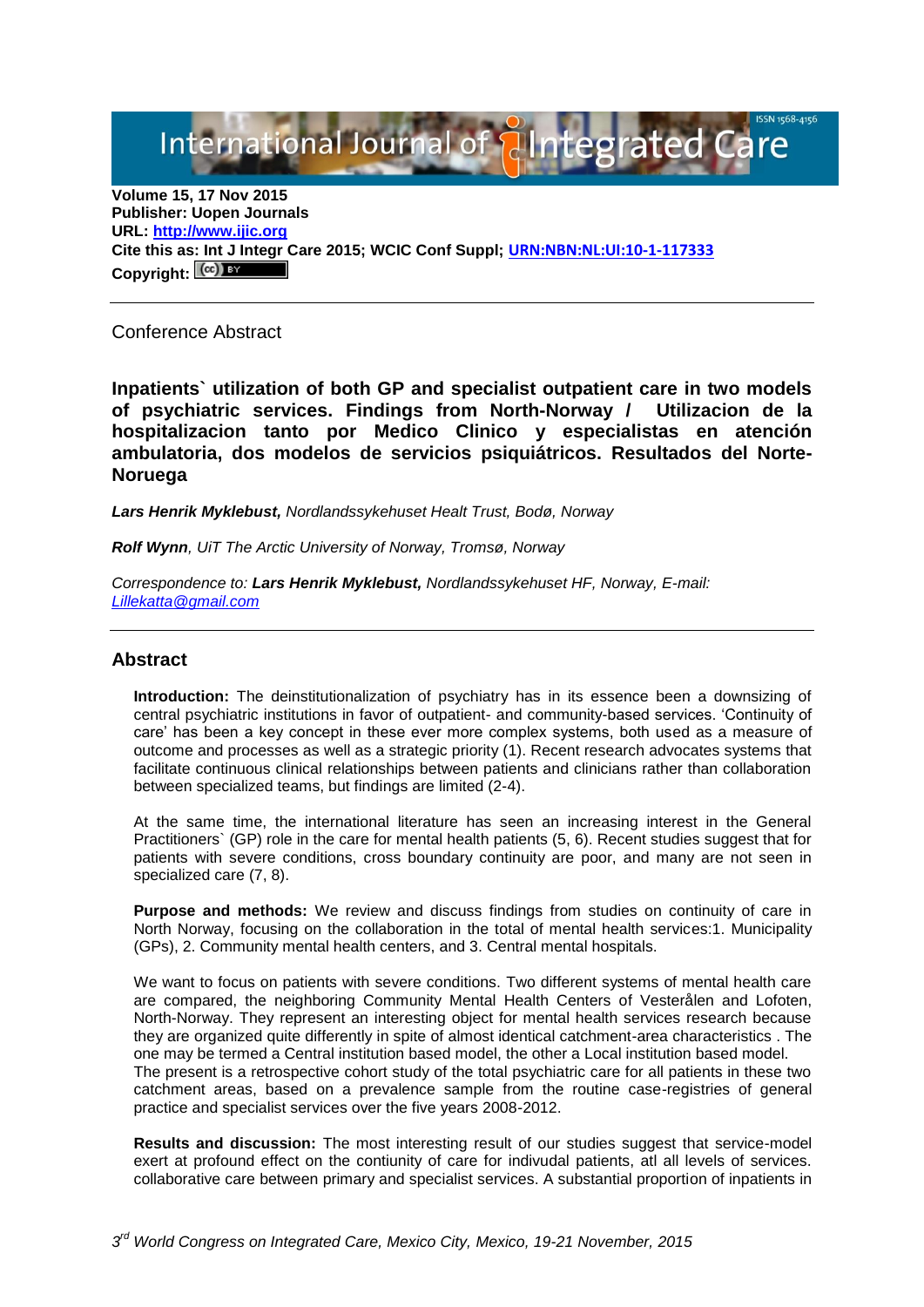the centralized system does not receive specialist or primary outpatient care at all, compared to inpatients in the local institution based system.

Diagnosis and length of inpatient stay modified these findings, but system model still exerted an independent and profound effect on whether patients received collaborative care or not. Demographic and clinical variables like gender, age, or diagnosis did not alter these effects. It may be that our two models facilitate continuous clinical contact between a therapist and patient differently, and that this effect is eveident at both the primary and specialist level of services. It may further be that these is the mechansim that also lies behind our findings on involuntary and acute admissions.

**Conclusion:** The results suggests that smaller local inpatient units rather than central mental institutions might represent one way of achieving better continuity of care between primary and specialist services for patients with severe conditions. It also reveals a contiguency of care between GP and specialist services. This relationship should be examined further in future research involving the North Norwegian psychiatric health services.

# **Conference abstract Spanish**

**Introducción:** La desinstitucionalización de la psiquiatría ha sido en su esencia una reducción del tamaño de las instituciones psiquiátricas centrales en favor de los servicios ambulatorios y comunitarios. "La continuidad de la atención" ha sido un concepto clave en estos sistemas cada vez más complejos, ambos utilizados como una medida de resultado y procesos, así como una prioridad estratégica (1). La investigación reciente aboga por sistemas que facilita las relaciones clínicas continuas entre los pacientes y los médicos en lugar de la colaboración entre los equipos especializados, pero los resultados son limitados (2-4).

Al mismo tiempo, la literatura internacional se ha visto un creciente interés en el papel general se considerarán profesionales (GP) en el cuidado de los pacientes de salud mental (5, 6). Estudios recientes sugieren que los pacientes con enfermedades graves, la continuidad límite cruz son pobres, y muchos no se ven en atención especializada (7, 8).

**Objetivo y métodos:** Revisamos y discutimos los resultados de estudios sobre la continuidad de la atención en el norte de Noruega, centrando la colaboración en el total de los servicios de salud mental: 1. Municipio (GPS), 2. Comunidad centros de salud mental, y 3. Los hospitales mentales centrales.

Queremos centrarnos en los pacientes con enfermedades graves. Dos sistemas diferentes de atención de salud mental se comparan, los Centros Comunitarios vecinos de Salud Mental de Vesterålen y Lofoten, Norte-Noruega. Representan un objeto interesante para la investigación de servicios de salud mental, ya que se organizan de manera muy diferente a pesar de las características de captación del área de casi idénticas. El que puede denominarse un modelo basado institución central, el otro modelo basado en una institución local.

El presente es un estudio de cohorte retrospectiva de la atención psiquiátrica total para todos los pacientes en estas dos áreas de captación, con base en una muestra de la prevalencia de los casos-registros rutinarios de la práctica general y servicios especializados en los cinco años 2008- 2012.

**Resultados y discusión:** El resultado más interesante de nuestro estudio sugiere que el servicio en modelos ejercen en efecto profundo en la contiunity de la atención a los pacientes indivudal, atl todos los niveles de servicios. atención de colaboración entre los servicios primarios y especializados. Una proporción importante de pacientes hospitalizados en el sistema centralizado no recibe especialista o de atención primaria para pacientes ambulatorios en absoluto, en comparación con los pacientes internos en el sistema basado institución local.

El diagnóstico y la duración de la estancia hospitalaria modifican estos hallazgos, pero el modelo de sistema todavía ejercen un efecto independiente y profunda de si los pacientes recibieron atención de colaboración o no.